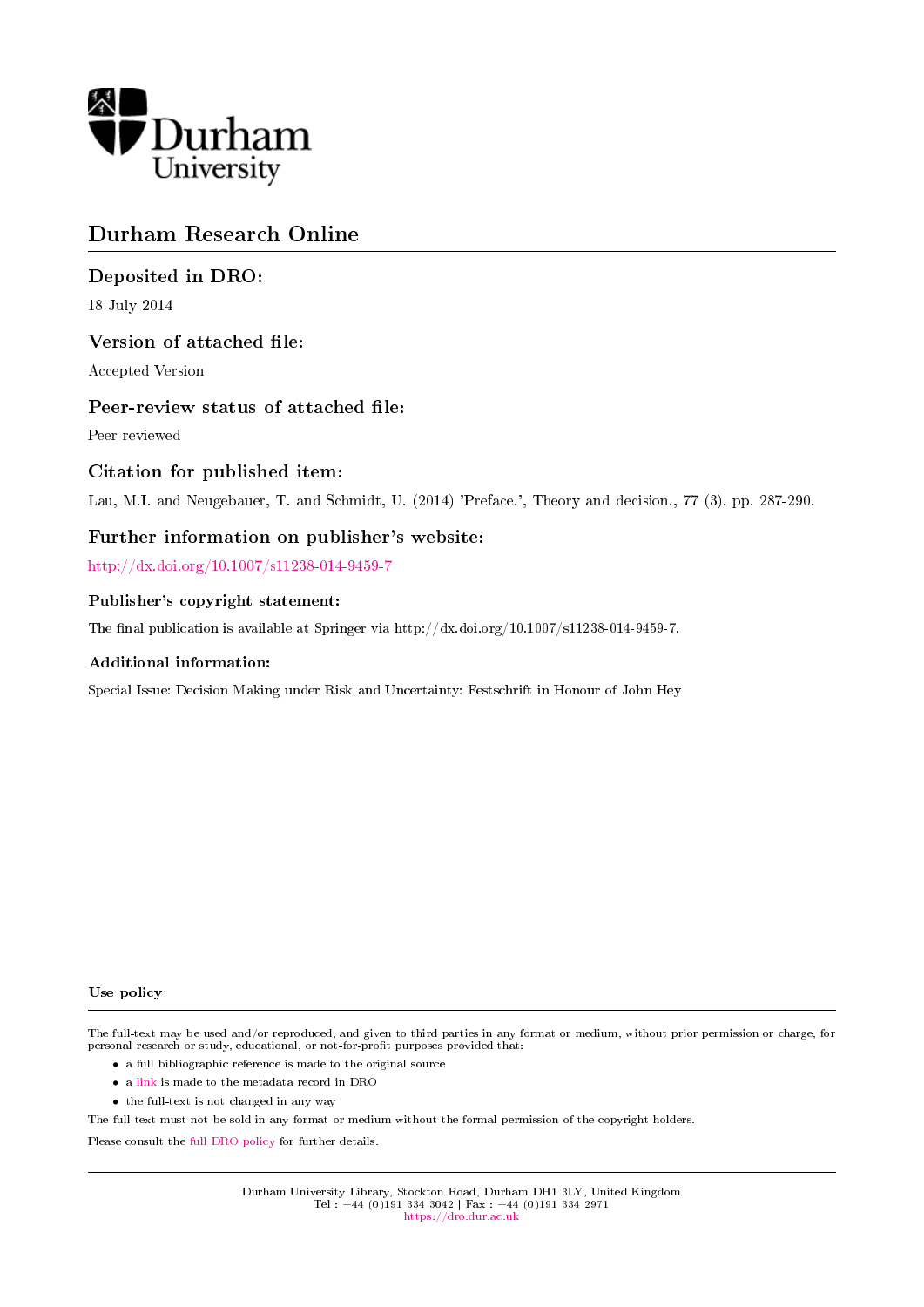# **Introduction to Special Issue in Honor of John Hey**

by

Morten I. Lau, Tibor Neugebauer and Ulrich Schmidt\*

May 2014

\* Department of Economics, Copenhagen Business School, Denmark (Lau); Durham University Business School, UK (Lau); University of Luxembourg (Neugebauer); and Institute of Economics, University of Kiel, Germany (Schmidt). E-mail contacts: [mla.eco@cbs.dk,](mailto:mla.eco@cbs.dk) tibor.neugebauer@uni.lu, and [uschmidt@economics.uni-kiel.de.](mailto:uschmidt@economics.uni-kiel.de)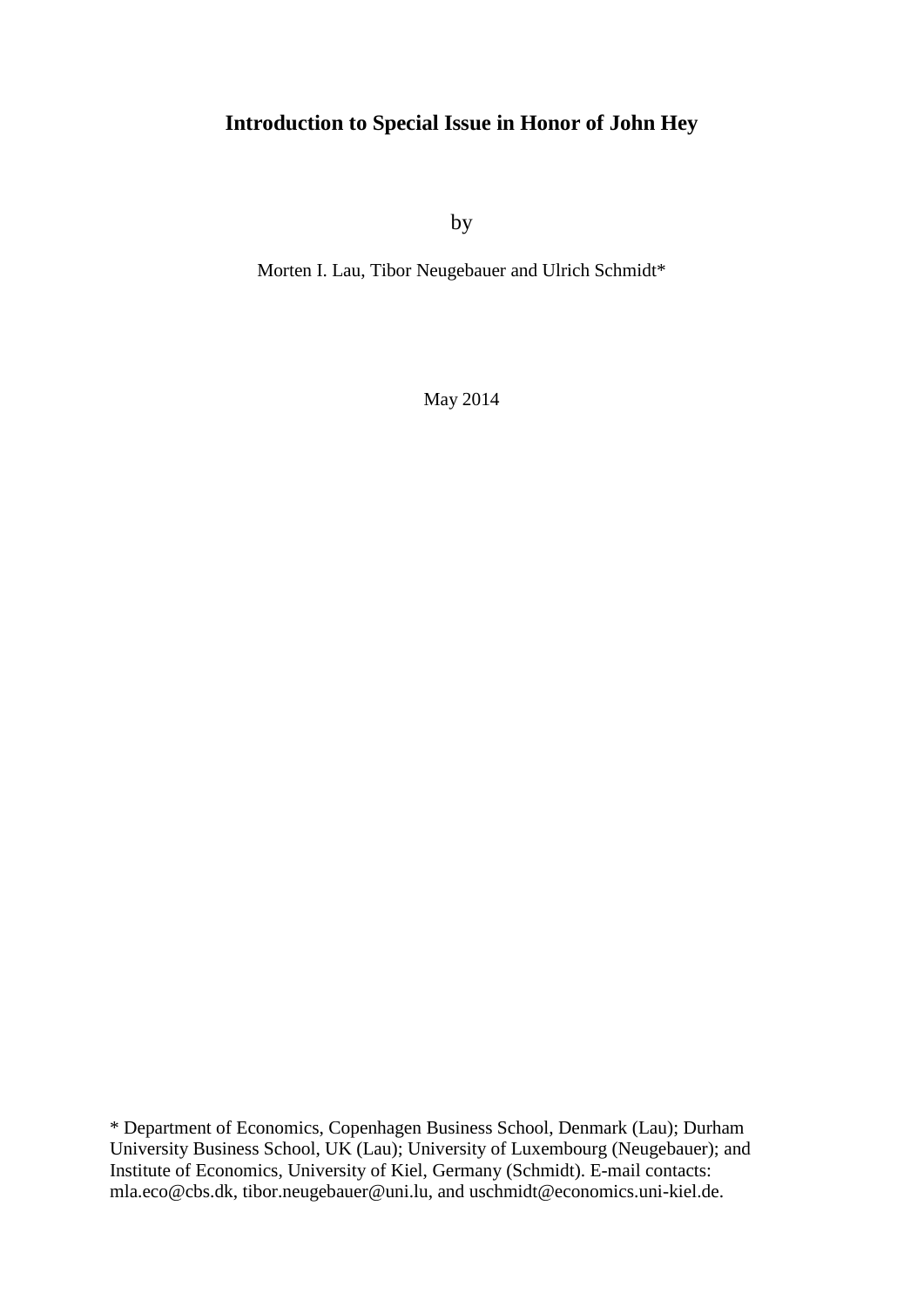John Dennis Hey was born on September 26, 1944 and is a Professor of Economics and Statistics and Director of the Centre for Experimental Economics (EXEC) at the University of York. Between 1997 and 2011, he held a dual appointment as Professore Ordinario in Italy, first at the University of Bari and later at LUISS in Rome. He was Managing Editor of the *Economic Journal* from 1986 to 1996, and co-founder of several centres and laboratories in experimental economics, including EXEC at the University of York, Centro di Economia Sperimentale A Roma Est (CESARE) at LUISS, and Economia Sperimentale al Sud d'Europa (ESSE) at the University of Bari. He is the author or co-author of more than 100 research articles; and author, editor or co-editor of more than 20 books.

To celebrate John Hey's  $70<sup>th</sup>$  birthday, this special issue has been prepared to acknowledge his important contributions in the field of economic theory and decision making. A workshop preceding the special issue was held at Durham University on September 17-18, 2013, and John indeed started his academic career as a Lecturer in Economics at Durham University back in 1969.<sup>1</sup> Throughout his impressive career, John has been an outstanding figure and a role-model for young economists. Following this brief introduction to the special issue, John provides a personal view on his own work.

The special issue collates papers that were presented at the workshop in Durham, or based on closely related research, to acknowledge John Hey's important contributions in the field of economic theory and decision making. The papers are related to John's work on (I) economic search rules, (II) inter-temporal decision making, (III) individual decision making under risk and uncertainty, (IV) decision making by groups under risk, and (V) methodology in economic research.

**I.** In the early 1980s John was enthusiastic about economic search and optimal stopping rules. He found that some search problems were very complicated and difficult to

1

 $1$  The workshop was funded by Durham University Business School and the Center for the Economic Analysis of Risk (CEAR) at Georgia State University. We are grateful to Glenn Harrison for his contribution to the organization of the workshop and the special issue in *Theory and Decision*.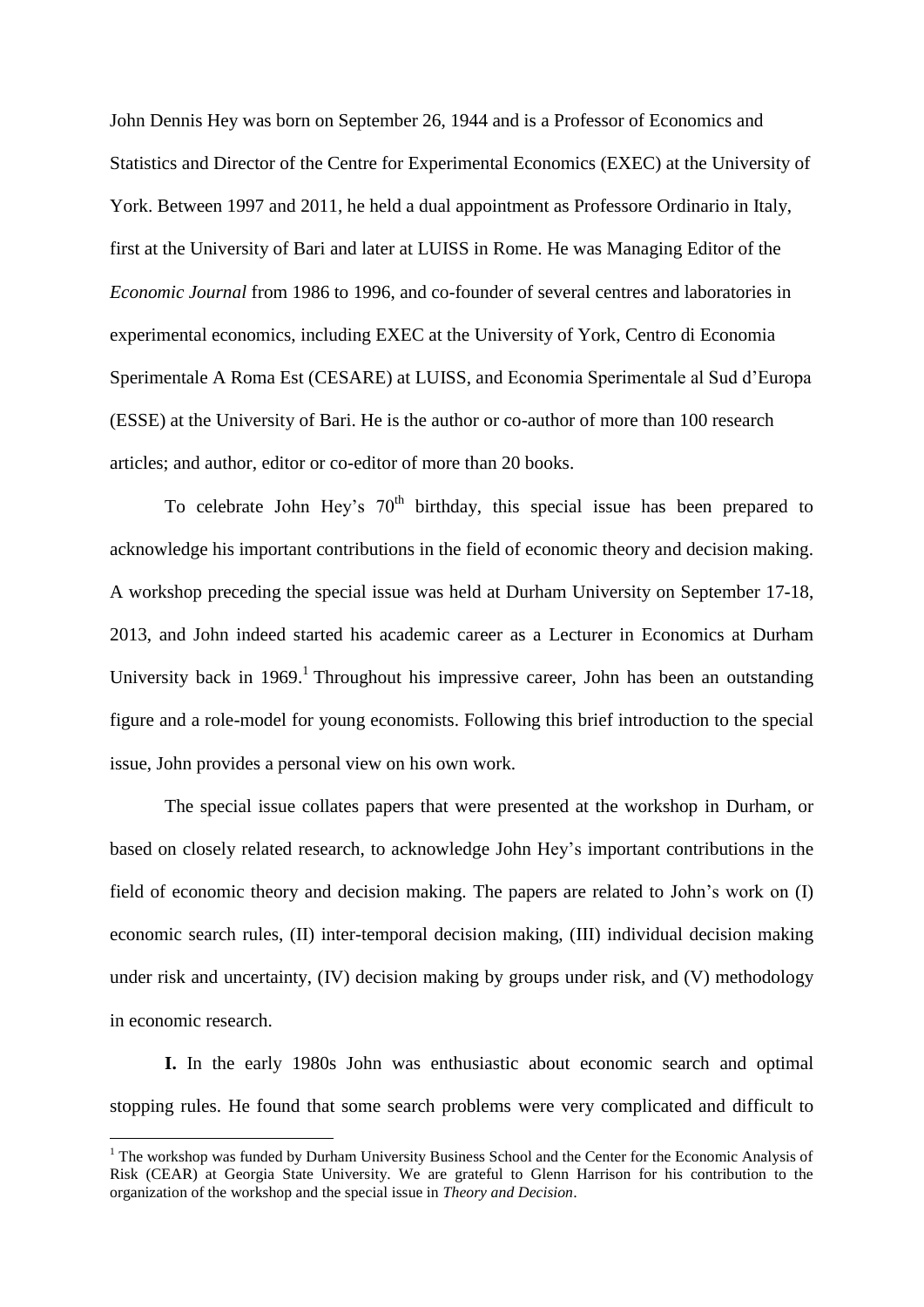solve even on the mainframe computer at the University of York. This finding sparked his interest in investigating how people might try to solve these complicated problems. In his first economic experiments John focused on identifying behavioural rules and heuristics in sequential search problems (Hey [1981][1982]). Hey's [1987] observation of a recall effect, that people search for longer if they have the facility to recall earlier offers than if they have to instantaneously accept or reject offers, is now considered a stylized fact in the literature on search rules. Di Cagno, Neugebauer, Rodriguez and Sadrieh revisit John's original experimental design and replicate the recall effect. However, their results also suggest that the recall effect disappears with repetition.

**II.** Later in the 1980s John published his first experimental work on inter-temporal decision making. Carbone and Infante present an experimental test of inter-temporal consumption and saving decisions under risk and ambiguity. Their study extends the earlier research of Hey and Dardanoni [1988] and Carbone and Hey [2004], which were done under risk, by comparing inter-temporal consumption and savings decisions under risk with those under ambiguity. Carbone and Infante report that participants generally fail to optimize intertemporal utility; however, they report under-consumption under ambiguity versus overconsumption under risk relative to the conditional optimum.

**III.** Since the 1990s John Hey has dedicated much of his time the study of individual decision making under risk and uncertainty. His most famous paper is probably "Investigating Generalizations of Expected Utility Theory using Experimental Data," published with Chris Orme in *Econometrica* in 1994. The broad conclusion in this paper is that Expected Utility Theory (EUT) performs equally well as alternative theories of choice under risk. Schmidt and Seidl support, in some sense, this conclusion by showing that the common ratio effect can be resolved if lotteries are presented in an appropriate way, i.e. without involving coalescing. Andersen, Di Girolamo, Harrison and Lau study risk and time preferences of entrepreneurs in a Danish field experiment in Denmark and find some support for probability weighting among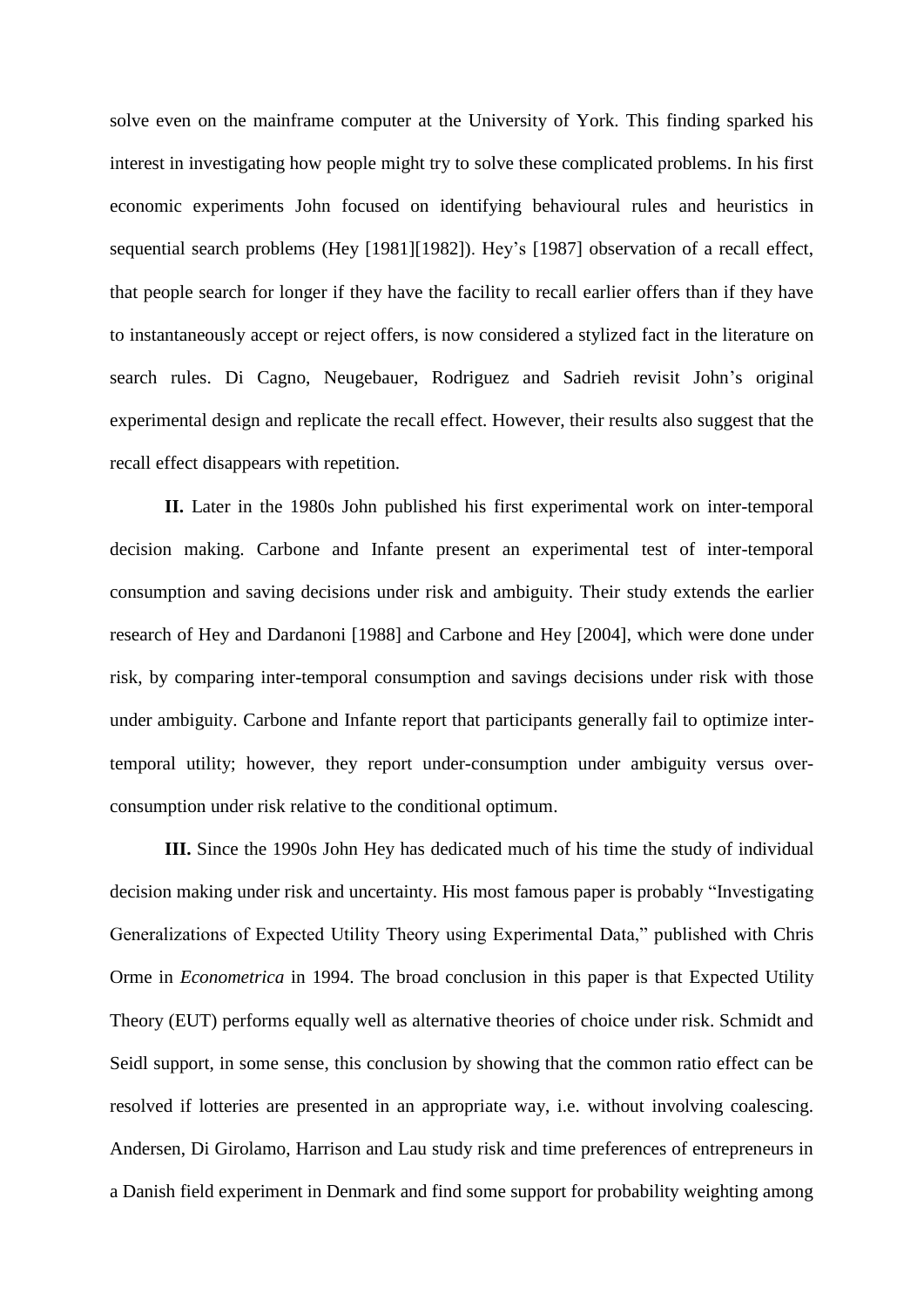small business entrepreneurs and non-entrepreneurs, with entrepreneurs being more optimistic about the chance of occurrence for the best outcome in lotteries with real monetary outcomes. The results also suggest that entrepreneurs are willing to wait longer for certain rewards than the general population. This study thus relates to John's work on risk preferences (Hey and Orme [1994]), the ability of individuals to plan over time (Bone, Hey and Suckling [2003]), and the interaction of the two (Carbone and Hey [2004]).

**IV.** In the late 1990s John Hey and two of his colleagues at the University of York, John Bone and John Suckling, began working on decision making by groups of two or more individuals. Their first paper, published in 1999, looked at common ratio effects. The "three Johns" were generally interested in the problem of jointly agreeing on a choice between pairs of risky financial prospects and the division of income from those prospects. This task is complex, and in theory can be viewed as two separable problems: the problem of *ex ante* efficient risk-sharing, and a bargaining problem. The risk-sharing problem was analysed in Bone, Hey and Suckling [2004], and the bargaining problem is addressed in their paper published in this issue. Isopi, Nosenzo and Starmer add to this line of research on group decision making under risk and uncertainty. They also take up an under-emphasized, but important, aspect of John's research: The study of behaviour which is hard to model as expected utility maximisation and perhaps better understood as arising from using heuristics or simple rules of thumb. The same goes for the findings of Isopi, Nosenzo and Starmer that groups are consensus seeking, and that this behavioural rule can, as they report, lead to poor decision making under uncertainty. Nonetheless, John has also had great affinity for developing structural models using individual level data and the economic interpretation of these parameters (Conte, Hey and Moffat [2011]). Bacon, Conte and Moffat adopt a structural econometric approach to investigate risk-taking by groups, which is again inspired by John's experimental work on risk-taking and risk-sharing by groups. Finally, the two Morone brothers study behaviour of groups under risk and compare this to the behaviour of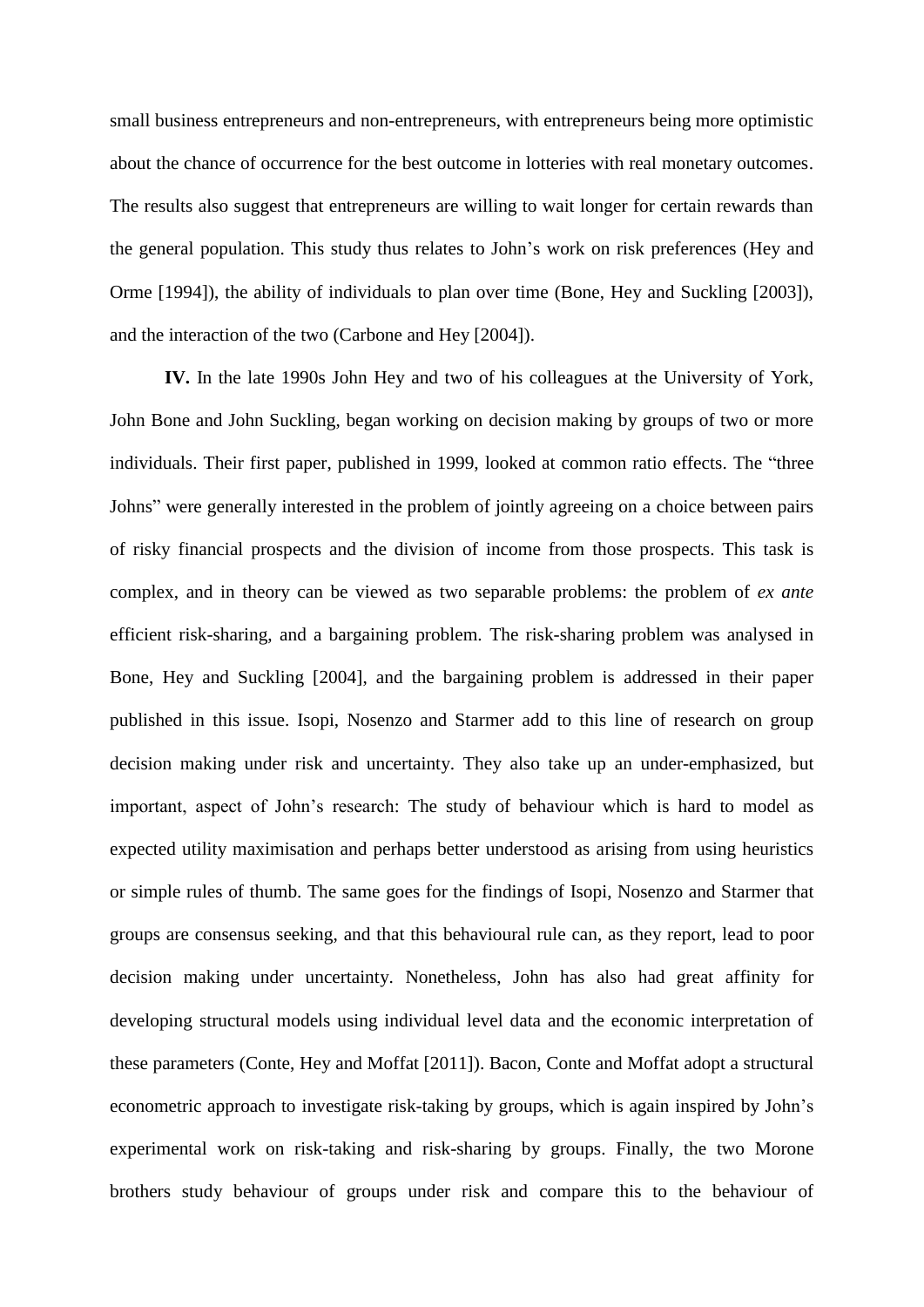individuals under the same conditions. The preference functionals of different theories of choice under risk are estimated at the individual/group level following the approach established in the classic study of Hey and Orme [1994], bearing in mind that "people are different" (Hey [2003]). The study concludes with the affirmation that different groups make different decision.

**V.** In some of his more recent work, John has dedicated time to methodological issues. The paper by Harrison and Swarthout looks at tests of the independence axiom in designs that rely on the random lottery incentive mechanism. They investigate the implications of the experimental payment protocol in which subjects are paid for one of many tasks they undertake. Although this protocol is theoretically consistent under EUT, it is not consistent with most alternatives to EUT. This is a topic which John Hey has grappled with directly in Hey and Lee [2005a][2005b]. The extent of the problem is discussed in Hey and Lee [2005b; p. 234]: the crucial point is that, if the subject does not have EU preferences, and if the subject considers the experiment as a whole, then the responses on individual questions may well not reflect the true preferences of that subject with respect to the individual questions. This objection was raised by a referee on an experiment carried out by one of the authors in which subjects were asked 30 pair wise choice questions. The referee asked: "how do you know that the subjects were answering the questions individually and not answering to the experiment as a whole? How do you know that subjects were not choosing the best strategy for the experiment as a whole?" The response made to the referee was that if the subjects tried to do the latter, then they would have to choose between  $2^{30} = 1.073,741,824$  different strategies, and that this was computationally difficult and therefore unlikely. The referee was not satisfied by this response and countered with the usual "as-if" arguments. These were enough to convince the editor. The problem is obviously exacerbated dramatically when the specific lotteries to come in future stages are not known, and have to be guessed at if the subject is to choose the best strategy for the experiment as a whole. This turns a problem of decision